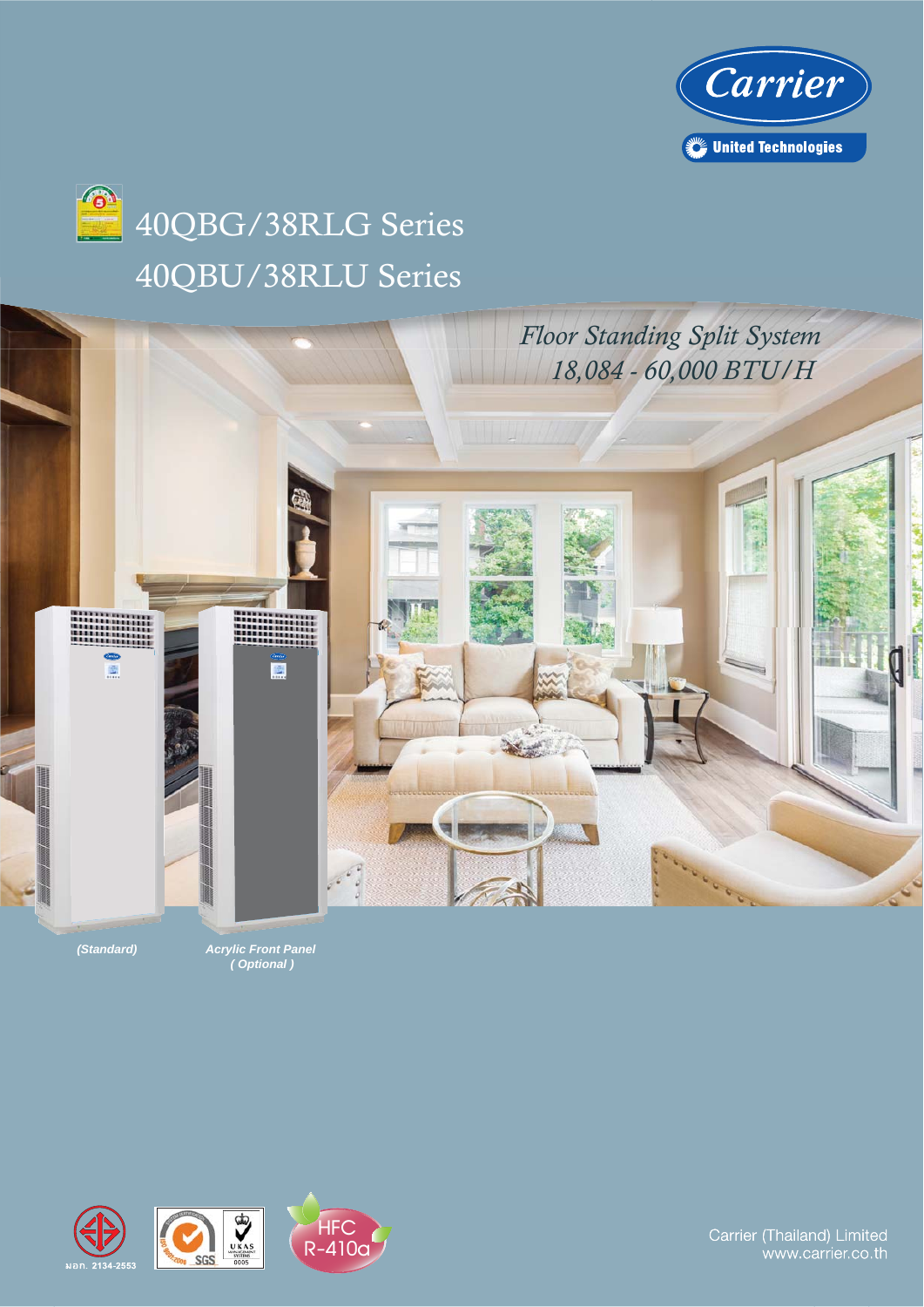## ้ เครื่องปรับอากาศแบบตู๋ตั๋งพื้น เบอร์ 5 *FLOOR STANDIND TYPE*

### *Specification*

| Specification (รายละเอียดของเครื่อง)             |                                                             |             |                |                                                   | Floor Standind Type (รุ่นตู้ตั้งพื้น)           |                  |                |
|--------------------------------------------------|-------------------------------------------------------------|-------------|----------------|---------------------------------------------------|-------------------------------------------------|------------------|----------------|
| Model Name(ชื่อรุ่น)                             | Indoor                                                      |             |                |                                                   | 40QBG                                           |                  |                |
|                                                  | (เครื่องภายใน)                                              |             | 030X           | 036X                                              | 036X                                            | 040X             | 040X           |
|                                                  | Outdoor                                                     |             |                |                                                   | 38RLG                                           |                  |                |
|                                                  | (เครื่องภายนอก)                                             |             | 030S101        | 036S101                                           | 036S301                                         | 040S101          | 040S311        |
| Cooling Capacity (ความสามารถในการทำความเย็น)     |                                                             | W.          | 8,800          | 10,600                                            | 10,600                                          | 11,800           | 11,800         |
|                                                  |                                                             | Btu/hr.     | 30,026         | 36,167                                            | 36,167                                          | 40,262           | 40,262         |
| Efficiency                                       | COP.                                                        | W./W        | 3.52           | 3.52                                              | 3.52                                            | 3.52             | 3.52           |
| (ค่าประสิทธิภาพ)                                 | EER.                                                        | Btu/hr/Watt | 12.01          | 12.01                                             | 12.01                                           | 12.01            | 12.01          |
|                                                  | SEER.                                                       | Btu/hr/Watt | 12.75          | 12.75                                             | 12.75                                           | 12.75            | 12.75          |
|                                                  | ฉลากประหยัดไฟเบอร์ 5                                        |             | $\odot$        | $\odot$                                           | $\odot$                                         | $\odot$          | $\odot$        |
| Power Consumption (กำลังไฟฟ้า)                   |                                                             | W.          | 2,500          | 3,011                                             | 3,011                                           | 3,352            | 3,352          |
| Power Supply (ระบบไฟฟ้า)                         | Indoor                                                      | V/Ph/Hz     | 220 / 1 / 50   | 220 / 1 / 50                                      | 220 / 1 / 50                                    | 220 / 1 / 50     | 220 / 1 / 50   |
|                                                  | Outdoor                                                     | V/Ph/Hz     | 220 / 1 / 50   | 220 / 1 / 50                                      | 380 / 3 / 50                                    | 220 / 1 / 50     | 380 / 3 / 50   |
| Operating Current                                | Outdoor+Indoor                                              | Amp.        | 11.96          | 14.41                                             | 4.82                                            | 16.04            | 5.36           |
| (กระแสไฟฟ้า)                                     | Indoor                                                      | Amp.        | 1.04           | 1.04                                              | 1.04                                            | 1.04             | 1.04           |
| Indoor Air Circulation, Max. (ปริมาณลมหมุนเวียน) |                                                             | cfm         | 1,000          | 1,200                                             | 1,200                                           | 1,400            | 1,400          |
| Dimension - Indoor unit                          | Height                                                      | mm.         | 1,800          | 1,800                                             | 1,800                                           | 1,800            | 1,800          |
| (ขนาดของเครื่อง)                                 | Width                                                       | mm.         | 690            | 690                                               | 690                                             | 690              | 690            |
|                                                  | Depth                                                       | mm          | 330            | 330                                               | 330                                             | 330              | 330            |
| Dimension - Outdoor unit                         | Height                                                      | mm          | 750            | 1,042                                             | 1,042                                           | 1,210            | 1,210          |
| (ขนาดของเครื่อง)                                 | Width                                                       | mm          | 905            | 905                                               | 905                                             | 905              | 905            |
|                                                  | Depth                                                       | mm          | 335            | 335                                               | 335                                             | 335              | 335            |
| Net Weight                                       | Indoor                                                      | kg.         | 68             | 69.5                                              | 69.5                                            | 70               | 70             |
| (น้ำหนักเครื่อง)                                 | Outdoor                                                     | kg.         | 66             | 91                                                | 89                                              | 102              | 99             |
|                                                  | Expansion Device Type (ชนิดของอุปกรณ์ลดแรงดันสารทำความเย็น) |             |                |                                                   | Capillary Tube (Indoor unit)                    |                  |                |
| Compressor Type (ชนิดคอมเพรสเซอร์)               |                                                             |             | Scroll         | Scroll                                            | Scroll                                          | Scroll           | Scroll         |
| Refrigerant Type (ชนิดสารทำความเย็น)             |                                                             |             |                |                                                   | <b>R-410A</b>                                   |                  |                |
| Connecting Pipe                                  | Liquid (ท่อส่ง)                                             | inch        | 3/8            | 3/8                                               | 3/8                                             | 3/8              | 3/8            |
| (ขนาดท่อที่ใช้)                                  | Suction (ท่อดูด)                                            | inch        | 3/4            | $\overline{3/4}$                                  | $\overline{3/4}$                                | $\overline{3/4}$ | 3/4            |
|                                                  | Coupler Style                                               | Type        |                |                                                   | Flare Connection Type (การเชื่อมต่อแบบบานแฟลร์) |                  |                |
|                                                  | <u>Drain</u> O.D. (ท่อน้ำทิ้ง)                              | inch        | 3/4            | 3/4                                               | 3/4                                             | 3/4              | 3/4            |
| Pipe Length                                      | Standard (มาตรฐานการทดสอบ)                                  | m.          | 7.5            | 7.5                                               | 7.5                                             | 7.5              | 7.5            |
| (ความยาวของท่อ)                                  | Chargeless Pipe                                             | m.          | 15             | 15                                                | 15                                              | 15               | 15             |
|                                                  | Refrigerant charge from factory                             | kg.         | 1.95           | 2.25                                              | 2.25                                            | 2.55             | 2.55           |
|                                                  | Minimum Pipe Length                                         | m.          | $\overline{4}$ | $\overline{4}$                                    | $\overline{\mathbf{A}}$                         | $\overline{4}$   | $\overline{4}$ |
| Capacity Test Condition (สภาวะการทดสอบเครื่อง)   |                                                             |             |                | Indoor: 27°C.db 19°C.wb; Outdoor: 35°C.db 24°C.wb |                                                 |                  |                |

 $D^2$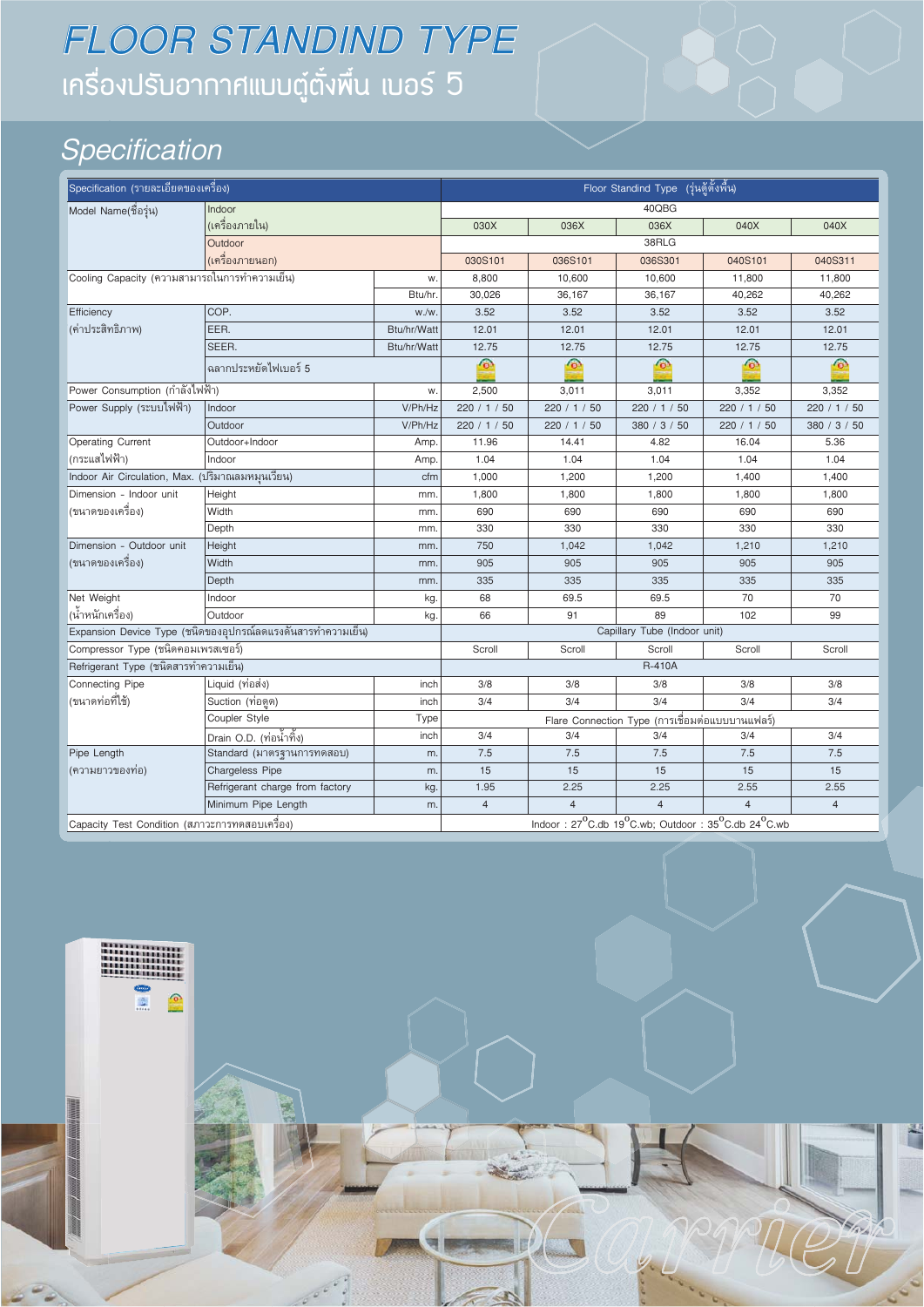**WARRENT** 

| Specification (รายละเอียดของเครื่อง)            |                                                                                                                                     |                    |               |                        |               |               |                |               |                                                                                            | Floor Standind Type (รุ่นตู้ตั้งพื้น) |               |                |                |                |               |               |               |
|-------------------------------------------------|-------------------------------------------------------------------------------------------------------------------------------------|--------------------|---------------|------------------------|---------------|---------------|----------------|---------------|--------------------------------------------------------------------------------------------|---------------------------------------|---------------|----------------|----------------|----------------|---------------|---------------|---------------|
| Model Name(ชื่อรุ่น)                            | Indoor                                                                                                                              |                    |               |                        |               |               |                |               |                                                                                            | <b>40QBU</b>                          |               |                |                |                |               |               |               |
|                                                 | (เครื่องภายใน)                                                                                                                      |                    | 018X          | 018X                   | 024X          | 024X          | X080           | <b>N080</b>   | 036X                                                                                       | 036X                                  | 036X          | 040X           | 040X           | 048X           | 060X          | 048X          | 060X          |
|                                                 | Outdoor                                                                                                                             |                    |               |                        |               |               |                |               | 38RLU                                                                                      |                                       |               |                |                |                |               | 38LHU         |               |
|                                                 | (เครื่องภายนอก)                                                                                                                     |                    | 018R100       | 018S101                | 024R100       | 024S101       | 030R100        | 030S111       | 036R100                                                                                    | 036S101                               | 036S301       | 040S101        | 040S301        | 048S301        | 060S301       | 048S301       | 060S301       |
| Cooling Capacity (ความสามารถในการทำความเย็น)    |                                                                                                                                     | ż.                 | 5,300         | 5,300                  | 7,100         | 7,100         | 8,800          | 8,800         | 10,600                                                                                     | 10,600                                | 10,600        | 11,800         | 11,800         | 14,070         | 17,580        | 14,070        | 17,580        |
|                                                 |                                                                                                                                     | Btu/hr.            | 18,084        | $\mathfrak{A}$<br>18,0 | 24,225        | 24,225        | 30,026         | 30,026        | 36,167                                                                                     | 36,167                                | 36,167        | 40,262         | 40,262         | 48,000         | 60,000        | 48,000        | 60,000        |
| Efficiency                                      | COP.                                                                                                                                | W.W.               | 3.11          | 3.11                   | 3.11          | 3.11          | 3.11           | 3.11          | 3.11                                                                                       | 3.11                                  | 3.11          | 3.11           | 3.11           | 2.78           | 2.70          | 2.81          | 2.81          |
| (ค่าประสิทธิภาพ)                                | EER.                                                                                                                                | <b>Btu/hr/Watt</b> | 10.61         | 10.61                  | 10.61         | 10.61         | 10.61          | 10.61         | 10.61                                                                                      | 10.61                                 | 10.61         | 10.61          | 10.61          | 9.50           | 9.20          | 9.60          | 9.60          |
| Power Consumption (กำลังไฟฟ้า)                  |                                                                                                                                     | $\dot{\geq}$       | 1,704         | 1,704                  | 2,282         | 2,282         | 2,830          | 2,830         | 3,412                                                                                      | 3,412                                 | 3,412         | 3,798          | 3,798          | 5,053          | 6,522         | 5,000         | 6,250         |
| Jower Supply (5%J11" WWY)  Indoor               |                                                                                                                                     | V/Ph/Hz            | 220/1/50      | /50<br>220/1           | 220/1/50      | 220/1/50      | 220/1/50       | 220/1/50      | 220/1/50                                                                                   | 220/1/50                              | 220/1/50      | 220/1/50       | 220/1/50       | 220/1/50       | 220/1/50      | 220/1/50      | 220/1/50      |
|                                                 | Outdoor                                                                                                                             | V/Ph/Hz            | 220/1/50      | /50<br>220/1           | 220/1/50      | 220/1/50      | 220/1/50       | 220/1/50      | 220/1/50                                                                                   | 220/1/50                              | 380/3/50      | 220/1/50       | 380/3/50       | 380/3/50       | 380/3/50      | 380/3/50      | 380/3/50      |
| Operating Current                               | Outdoor+Indoor                                                                                                                      | Amp.               | 8.15          | 8.15                   | 10.92         | 10.92         | 13.54          | 13.54         | 16.33                                                                                      | 16.33                                 | 5.46          | 18.17          | 6.07           | 11.00          | 13.00         | 11.00         | 13.00         |
| (กระแสไฟฟ้า)                                    | Indoor                                                                                                                              | Amp.               | 0.80          | 0.80                   | E             | Ħ             | 1.48           | 1.48          | 1.48                                                                                       | 1.48                                  | 1.48          | 1.48           | 1.48           | 1.68           | 1.68          | 1.68          | 1.68          |
| ndoor Air Circulation, Max. (ปริมาณลมหมุนเวียน) |                                                                                                                                     | cfm                | 600           | 600                    | 800           | 800           | 1,000          | 1,000         | 1,200                                                                                      | 1,200                                 | 1,200         | 1,400          | 1,400          | 1,600          | 2,000         | 1,600         | 2,000         |
| Dimension - Indoor unit                         | Height                                                                                                                              | mm.                | 1,800         | 1,800                  | 1,800         | 1,800         | 1,800          | 1,800         | 1,800                                                                                      | 1,800                                 | 1,800         | 1,800          | 1,800          | 1,800          | 1,800         | 1,800         | 1,800         |
| (ขนาดของเครื่อง)                                | Width                                                                                                                               | mm.                | 570           | $\circ$<br>57          | 570           | 570           | 690            | 690           | 690                                                                                        | 690                                   | 690           | 690            | 690            | 780            | 780           | 780           | 780           |
|                                                 | Depth                                                                                                                               | ξ.                 | 330           | 330                    | 330           | 330           | 330            | 330           | 330                                                                                        | 330                                   | 330           | 330            | 330            | 390            | 390           | 390           | 390           |
| Dimension - Outdoor unit Height                 |                                                                                                                                     | mm.                | 660           | 660                    | 750           | 750           | 750            | 750           | 750                                                                                        | 750                                   | 750           | 870            | 870            | 1,210          | 1,210         | 690           | 690           |
| (ขนาดของเครื่อง)                                | Width                                                                                                                               | mm.                | 905           | 905                    | 905           | 905           | 905            | 905           | 905                                                                                        | 905                                   | 905           | 905            | 905            | 905            | 905           | 800           | 800           |
|                                                 | Depth                                                                                                                               | mm.                | 335           | 335                    | 335           | 335           | 335            | 335           | 335                                                                                        | 335                                   | 335           | 335            | 335            | 335            | 335           | 725           | 725           |
| Net Weight                                      | Indoor                                                                                                                              | ġ                  | \$            | ¥                      | 48.5          | 48.5          | 65             | 65            | 66.5                                                                                       | 66.5                                  | 66.5          | 66.5           | 66.5           | 86.5           | 8             | 86.5          | 90            |
| (น้ำหนักเครื่อง)                                | Outdoor                                                                                                                             | ġ                  | 48            | S,                     | 60            | 59            | 66             | 73            | $\overline{74}$                                                                            | 78                                    | 75            | $\overline{5}$ | 5              | Ħ              | 102           | 107           | 125           |
|                                                 | Expansion Device Type (ซนิดของอุปกรณ์ลดแรงดันสารทำความเย็น)                                                                         |                    |               |                        |               |               |                |               |                                                                                            | Capillary Tube (Indoor unit)          |               |                |                |                |               |               |               |
| Compressor Type (ซนิดคอมเพรสเซอร์)              |                                                                                                                                     |                    | Rotary        | Scroll                 | Rotary        | Scroll        | Rotary         | Scroll        | Rotary                                                                                     | Scroll                                | Scroll        | Scroll         | Scroll         | Scroll         | Scroll        | Scroll        | Scroll        |
| Refrigerant Type (ซนิดสารทำความเย็น)            |                                                                                                                                     |                    |               |                        |               |               |                |               |                                                                                            | R-410A                                |               |                |                |                |               |               |               |
| Connecting Pipe                                 | Liquid (via av)                                                                                                                     | inch               | 3/8           | 3/8                    | 3/8           | 3/8           | 3/8            | 3/8           | 3/8                                                                                        | 3/8                                   | 3/8           | 3/8            | 3/8            | 3/8            | 3/8           | 3/8           | 3/8           |
| (ขนาดท่อที่ใช้)                                 | Suction (ท่อดูด)                                                                                                                    | inch               | 5/8           | 5/8                    | 5/8           | 5/8           | 3/4            | 3/4           | 3/4                                                                                        | 3/4                                   | 3/4           | 3/4            | 3/4            | 7/8            | 7/8           | 7/8           | 7/8           |
|                                                 | Coupler Style                                                                                                                       | Type               |               |                        |               |               |                |               | Flare Connection Type (การเชื่อมต่อแบบบานแฟลร์)                                            |                                       |               |                |                |                |               |               |               |
|                                                 | Drain O.D. (ท่อน้ำทิ้ง)                                                                                                             | inch               | 3/4           | $\frac{3}{4}$          | 3/4           | 3/4           | 3/4            | 3/4           | 3/4                                                                                        | 3/4                                   | 3/4           | 3/4            | 3/4            | 3/4            | 3/4           | 3/4           | 3/4           |
| <b>Pipe Length</b>                              | Standard (มาตรฐานการทดสอบ)                                                                                                          | έ                  | 7.5           | 7.5                    | 7.5           | 7.5           | 7.5            | 7.5           | 7.5                                                                                        | 7.5                                   | 7.5           | 7.5            | 7.5            | 7.5            | 7.5           | 7.5           | 7.5           |
| (ความยาวของท่อ)                                 | Chargeless Pipe                                                                                                                     | έ                  | $\frac{5}{1}$ | ÷                      | $\frac{5}{1}$ | $\frac{5}{1}$ | $\frac{15}{2}$ | $\frac{6}{1}$ | $\frac{5}{1}$                                                                              | $\frac{5}{1}$                         | $\frac{5}{1}$ | $\frac{5}{1}$  | $\frac{15}{2}$ | $\frac{15}{2}$ | $\frac{5}{1}$ | $\frac{5}{1}$ | $\frac{5}{1}$ |
|                                                 | Refrigerant charge from factory                                                                                                     | kg.                | 1.40          | 1.40                   | 1.75          | 1.75          | 2.10           | 2.10          | 2.60                                                                                       | 2.60                                  | 2.60          | 2.60           | 2.60           | 3.05           | 3.65          | 3.50          | 4.20          |
|                                                 | Minimum Pipe Length                                                                                                                 | έ                  | 4             | 4                      | 4             | 4             | 4              | 4             | 4                                                                                          | 4                                     | 4             | 4              | 4              | 4              | 4             | 4             | 4             |
| Capacity Test Condition (สภาวะการทดสอบเครื่อง)  |                                                                                                                                     |                    |               |                        |               |               |                |               | Indoor: $27^{\circ}$ C.db 19 $^{\circ}$ C.wb; Outdoor: $35^{\circ}$ C.db $24^{\circ}$ C.wb |                                       |               |                |                |                |               |               |               |
|                                                 | wan. 2134-2553 : This standard cover room air conditioner of split type, having net total cooling effect not exceeding 12,000 watt. |                    |               |                        |               |               |                |               |                                                                                            |                                       |               |                |                |                |               |               |               |
|                                                 |                                                                                                                                     |                    |               |                        |               |               |                |               |                                                                                            |                                       |               |                |                |                |               |               |               |